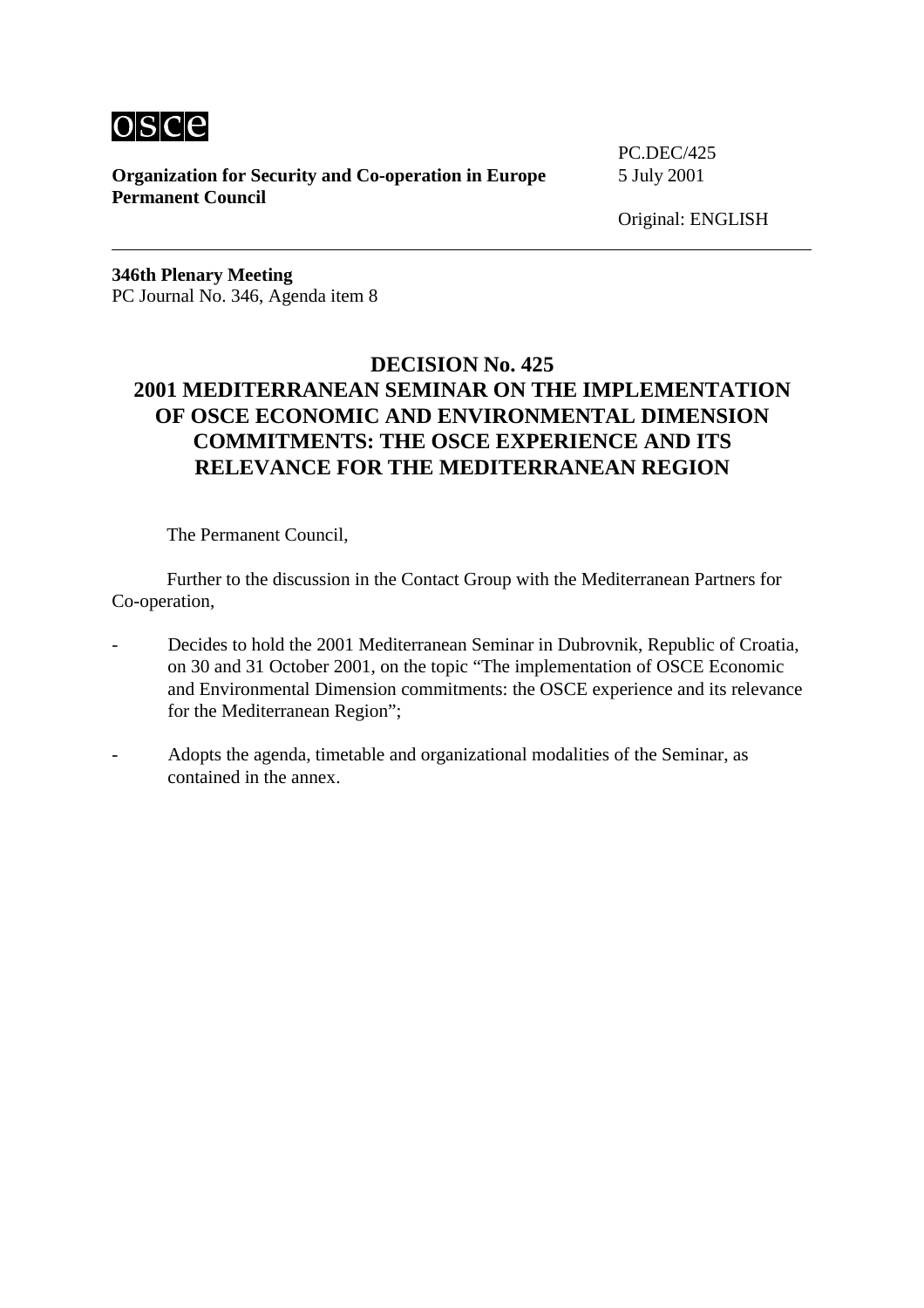PC.DEC/425 5 July 2001 Annex

# **AGENDA AND ORGANIZATIONAL MODALITIES OF THE 2001 MEDITERRANEAN SEMINAR ON THE IMPLEMENTATION OF OSCE ECONOMIC AND ENVIRONMENTAL DIMENSION COMMITMENTS: THE OSCE EXPERIENCE AND ITS RELEVANCE FOR THE MEDITERRANEAN REGION**

**(Dubrovnik, 30 and 31 October 2001)** 

### **I. Indicative agenda**

#### **Tuesday, 30 October 2001**

|           | <b>Opening Ceremony</b>                                                                                                                                                                                                                                  |
|-----------|----------------------------------------------------------------------------------------------------------------------------------------------------------------------------------------------------------------------------------------------------------|
|           | Chair: Representative of the Chairman-in-Office (CiO)                                                                                                                                                                                                    |
| 9 a.m.    | Opening address by a high official of the host country<br>Statement by a representative of the CiO<br>Statement by the Secretary General of the OSCE<br>Guest speaker (to be determined)                                                                 |
| $10$ a.m. | Session 1: The Economic and Environmental Dimension and<br>its implications for security - The role of civil society, the rule<br>of law and good governance                                                                                             |
|           | Moderator: Representative of a Mediterranean Partner for<br>Co-operation                                                                                                                                                                                 |
|           | Rapporteur: Representative of an OSCE participating State                                                                                                                                                                                                |
|           | Keynote Speakers: (10 minutes each)                                                                                                                                                                                                                      |
|           | Co-ordinator of OSCE Economic and Environmental<br>Activities<br>The Economic and Environmental Dimension and its<br>implications for security<br>Representative of an OSCE participating State<br>The role of civil society<br>$\overline{\phantom{0}}$ |
|           | Representative of a Mediterranean Partner for<br>Co-operation                                                                                                                                                                                            |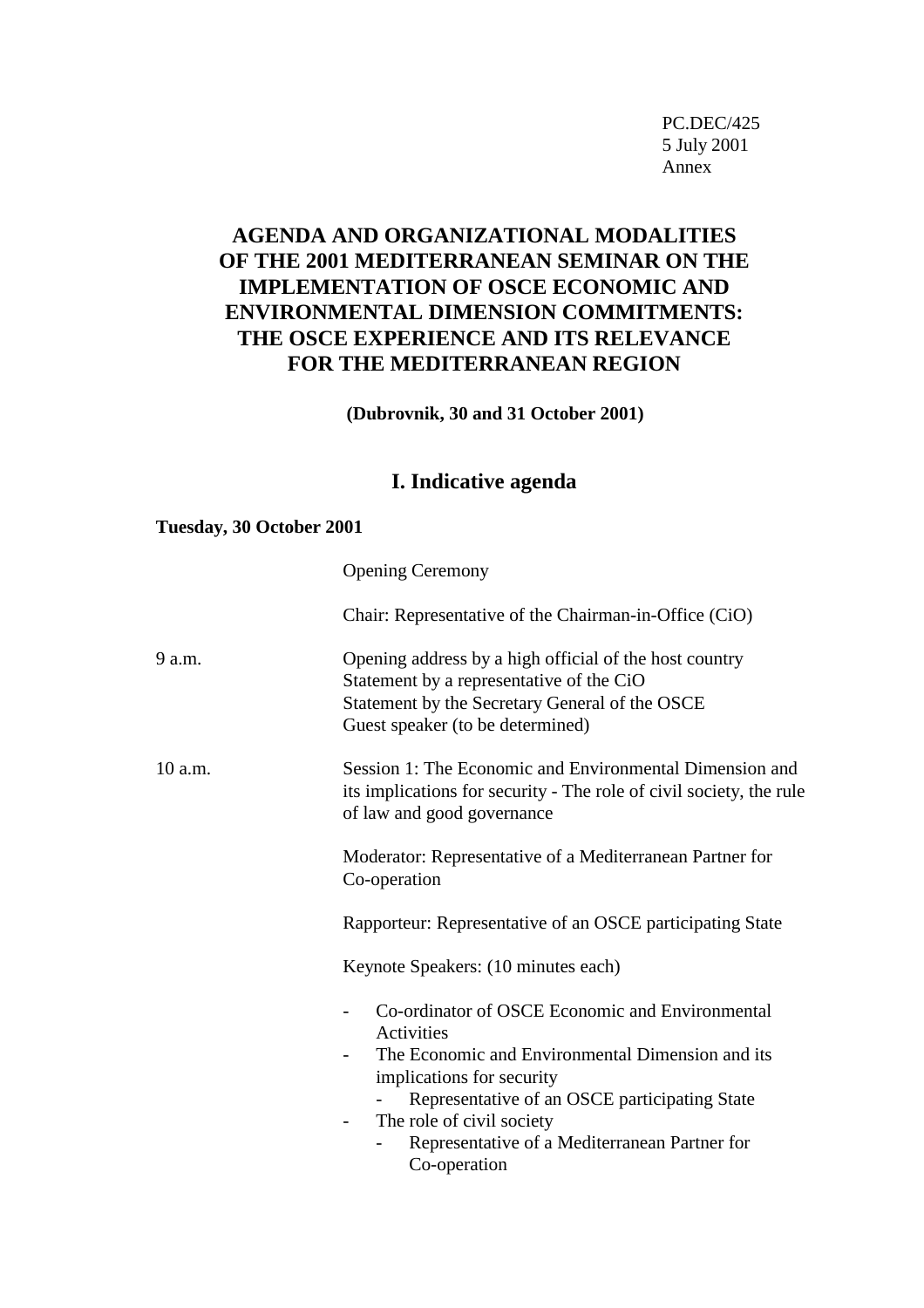| 11.15 a.m.                        | Coffee break                                                                                                                                                                                         |  |
|-----------------------------------|------------------------------------------------------------------------------------------------------------------------------------------------------------------------------------------------------|--|
| 11.45 a.m. - 1 p.m.               | Discussion                                                                                                                                                                                           |  |
| 3 p.m.                            | Session 2: The role of OSCE field activities: Case Studies                                                                                                                                           |  |
|                                   | Moderator: Representative of an OSCE participating State                                                                                                                                             |  |
|                                   | Rapporteur: Representative of a Mediterranean Partner for<br>Co-operation                                                                                                                            |  |
|                                   | Keynote Speakers: (10 minutes each)                                                                                                                                                                  |  |
|                                   | Conflict Prevention Centre of the OSCE Secretariat<br><b>OSCE</b> Mission(s) in<br>(speakers to be designated)                                                                                       |  |
| $4.15$ p.m.                       | Coffee break                                                                                                                                                                                         |  |
| $4.30 - 6$ p.m.                   | Discussion                                                                                                                                                                                           |  |
| <b>Wednesday, 31 October 2001</b> |                                                                                                                                                                                                      |  |
| 10 a.m.                           | Session 3: The relevance of the OSCE experience in the<br>Economic and Environmental Dimension for the<br>Mediterranean region in developing regional co-operation and<br>cross-border opportunities |  |
|                                   | Moderator: Representative of an OSCE participating State                                                                                                                                             |  |
|                                   | Rapporteur: Representative of a Mediterranean Partner for<br>Co-operation                                                                                                                            |  |
|                                   | Keynote Speakers: (10 minutes each)                                                                                                                                                                  |  |
|                                   | Representative of an OSCE institution/participating State<br>Representative of an international organization<br>Representative of a Mediterranean Partner for<br>-<br>Co-operation                   |  |
| 11.15 a.m.                        | Coffee break                                                                                                                                                                                         |  |
| 11.45 a.m. - 1 p.m.               | Discussion                                                                                                                                                                                           |  |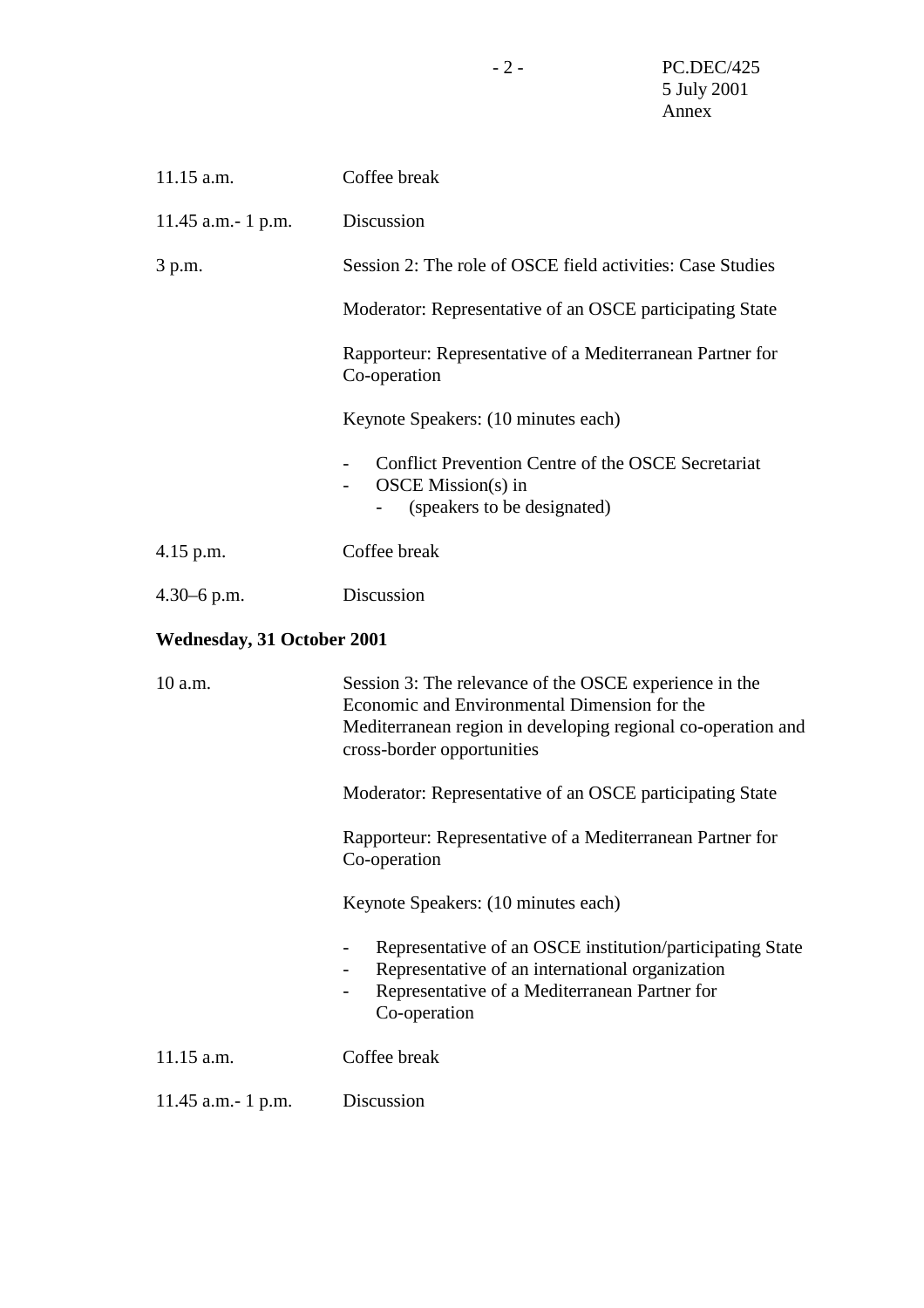| 3 p.m.         | Session 4: Partnership Opportunities in the Mediterranean<br>Region (stocktaking and recommendations)                                                |
|----------------|------------------------------------------------------------------------------------------------------------------------------------------------------|
|                | Moderator: Representative of a Mediterranean Partner for<br>Co-operation                                                                             |
|                | Rapporteur: Representative of an OSCE participating State                                                                                            |
|                | Keynote Speakers: (10 minutes each)                                                                                                                  |
|                | Representative of a Mediterranean Partner for<br>Co-operation                                                                                        |
|                | Representative of an international organization<br>Representative of an OSCE participating State                                                     |
| $4.15$ p.m.    | Coffee break                                                                                                                                         |
| 4.45-5.30 p.m. | Discussion                                                                                                                                           |
| 5.30 p.m.      | <b>Closing Session</b>                                                                                                                               |
|                | Chairman: Representative of the CiO                                                                                                                  |
|                | Reports by session rapporteurs<br>Concluding statement by a high official of the host country<br>Concluding statement by a representative of the CiO |
| $6.30$ p.m.    | End of Seminar                                                                                                                                       |

#### **Participation**

 The Mediterranean Partners for Co-operation (Algeria, Egypt, Israel, Jordan, Morocco, Tunisia) will attend all the sessions and make contributions to all meetings.

 The Partners for Co-operation (Japan, the Republic of Korea and Thailand) will be invited to participate in and contribute to the Seminar.

 The OSCE Parliamentary Assembly will be invited to participate in and contribute to the Seminar.

 The following international organizations and institutions will be invited to participate in and contribute to the Seminar: European Union/Barcelona Process; International Committee of the Red Cross; Mediterranean Forum; Organization of African Unity; Organization of the Islamic Conference; United Nations; United Nations Development Programme, United Nations High Commissioner for Human Rights; United Nations High Commissioner for Refugees; United Nations Educational,